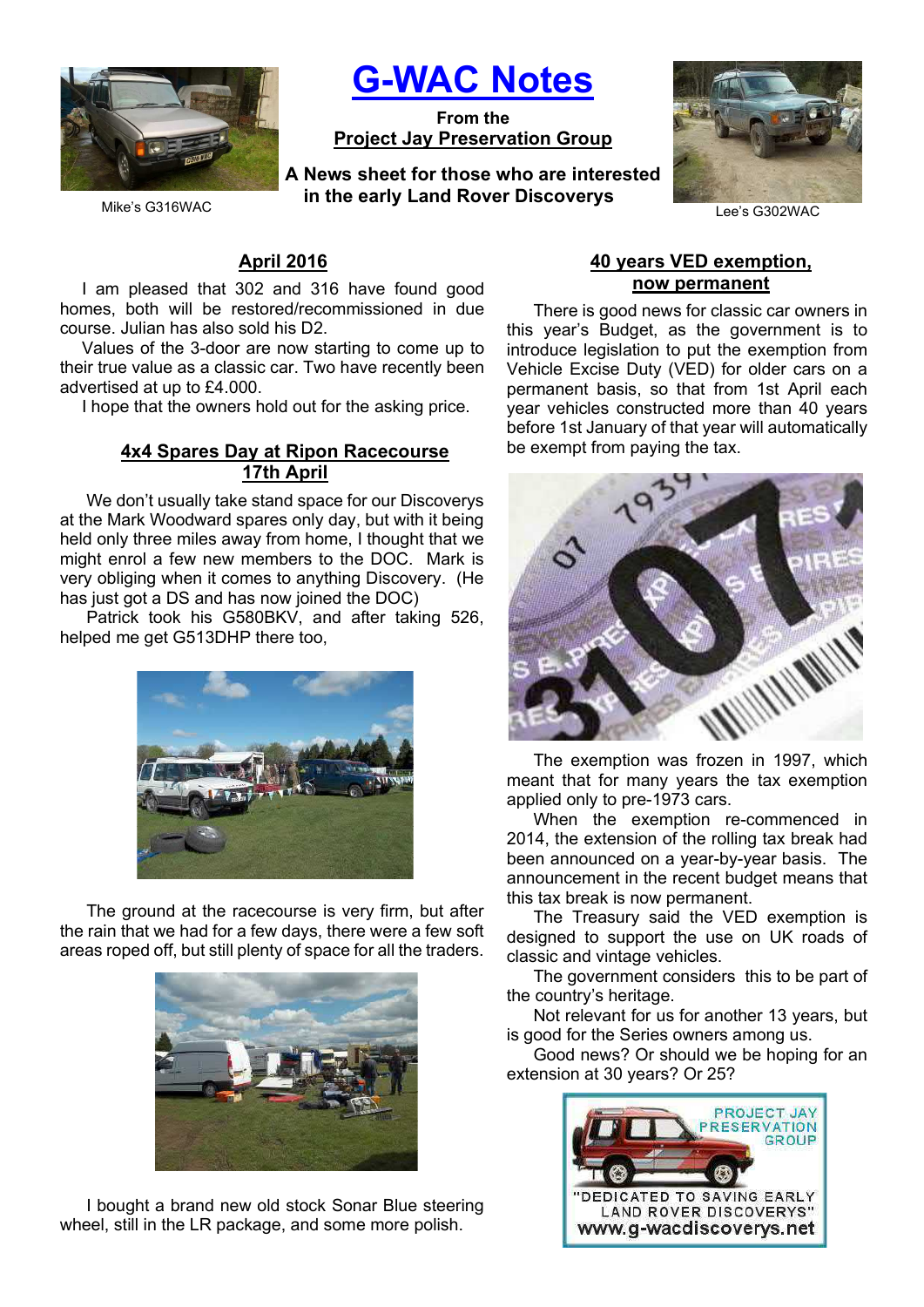## Show dates 2016

| <u>May</u><br>1st<br>14 <sub>th</sub><br>14th-15th<br>29th                          | <b>Classic Car &amp; Bike Show</b><br><b>LMS Family Fun Day</b><br>Spring Adventure, Ripley Castle.<br>Cars in the Park                                                                                         | Ripon Racecourse. HG4 1UG<br>Longhope, Forest of Dean<br>North Yorkshire. CANCELLED<br>Hutton -in - the Forest. Cumbria Ca11 9TH                                  |
|-------------------------------------------------------------------------------------|-----------------------------------------------------------------------------------------------------------------------------------------------------------------------------------------------------------------|-------------------------------------------------------------------------------------------------------------------------------------------------------------------|
| <u>June</u><br>4th-5th<br>4th-5th<br>19th<br>25th-26th                              | <b>Malvern Land Rover Show</b><br>Classic Car Spectacular.<br>Charity Classic Vehicle Show. Lions.<br>Heritage Land Rover Show                                                                                  | Three Counties Showground, Worcestershire. WR13 6NW<br>Tatton Park. Cheshire. WA16 6QN<br>Grasmere, Cumbria.LA22 9SJ<br>Gaydon                                    |
| <b>July</b><br>2nd-3rd<br>3rd<br>16th-17th<br>24 <sub>th</sub><br>29th-30th<br>31st | <b>Scottish Land Rover Show</b><br>Leighton Hall Classic Cars & Bike Show.<br>Ackworth Steam Rally.<br>Ripon Old Cars Classic Show<br><b>Billing Land Rover Fest,</b><br>Lytham Hall Classic Car and Bike Show. | Edinburgh.<br>Carnforth, Lancashire. LA5 9ST<br>South Yorkshire. WF7 7ET.<br><b>Ripon Racecourse</b><br>Billing, Northamptonshire. NN3 9DA<br>Lancashire, FY8 4JX |
| <u>August</u><br>7th<br>14 <sub>th</sub><br>20th-21st<br>28th<br><b>September</b>   | Trans Pennine Run from Manchester to Harrogate.<br>Raby Castle Classic Vehicle Show<br>"Passion for Power" Classic Motor Show<br><b>Classic Car &amp; Bike Show</b>                                             | Staindrop, Co. Durham. DL2 3AH<br>Tatton Park, Cheshire, WA16 6QN<br>Ripon Racecourse. HG4 1UG                                                                    |
| 25 <sub>th</sub>                                                                    | Ripon 4x4 & Vintage Spares Day.                                                                                                                                                                                 | Ripon Racecourse. HG4 1UG.                                                                                                                                        |
| <b>October</b><br>2nd<br>15th-16th                                                  | London To Brighton Land Rover Run.<br><b>Discovery Birthday Party</b>                                                                                                                                           | <b>Plymouth Hoe</b>                                                                                                                                               |
| November<br>11th- 13th                                                              | <b>Classic Motor Show NEC</b>                                                                                                                                                                                   |                                                                                                                                                                   |

# Used D1 spares

I recently bought a few spares form a gent who came to our stand at the Peterborough show last year. Good quality used items, unbroken headlamp surrounds with flasher lens, etc. It is amazing the poor quality of parts that are seen at the 4x4 spares days. I have enough broken or torn gearlever/ handbrake gaiters at home without buying more at the shows.!!

In the purchase there were some new brake discs, good window winder motors, a set of Tdi filters and

a blue bag. Unfortunately the bag is not a launch bag. The slots on the straps are for the vertical type clip, rather than the horizontal type fitted to the launch cars, and the piping is black.

With the slots on the launch bags being horizontal, they were vulnerable to breaking across the strap, so the later cars were supplied with the bag with the vertical slot.

However, the bag will be useful for my 1993 Mpi.



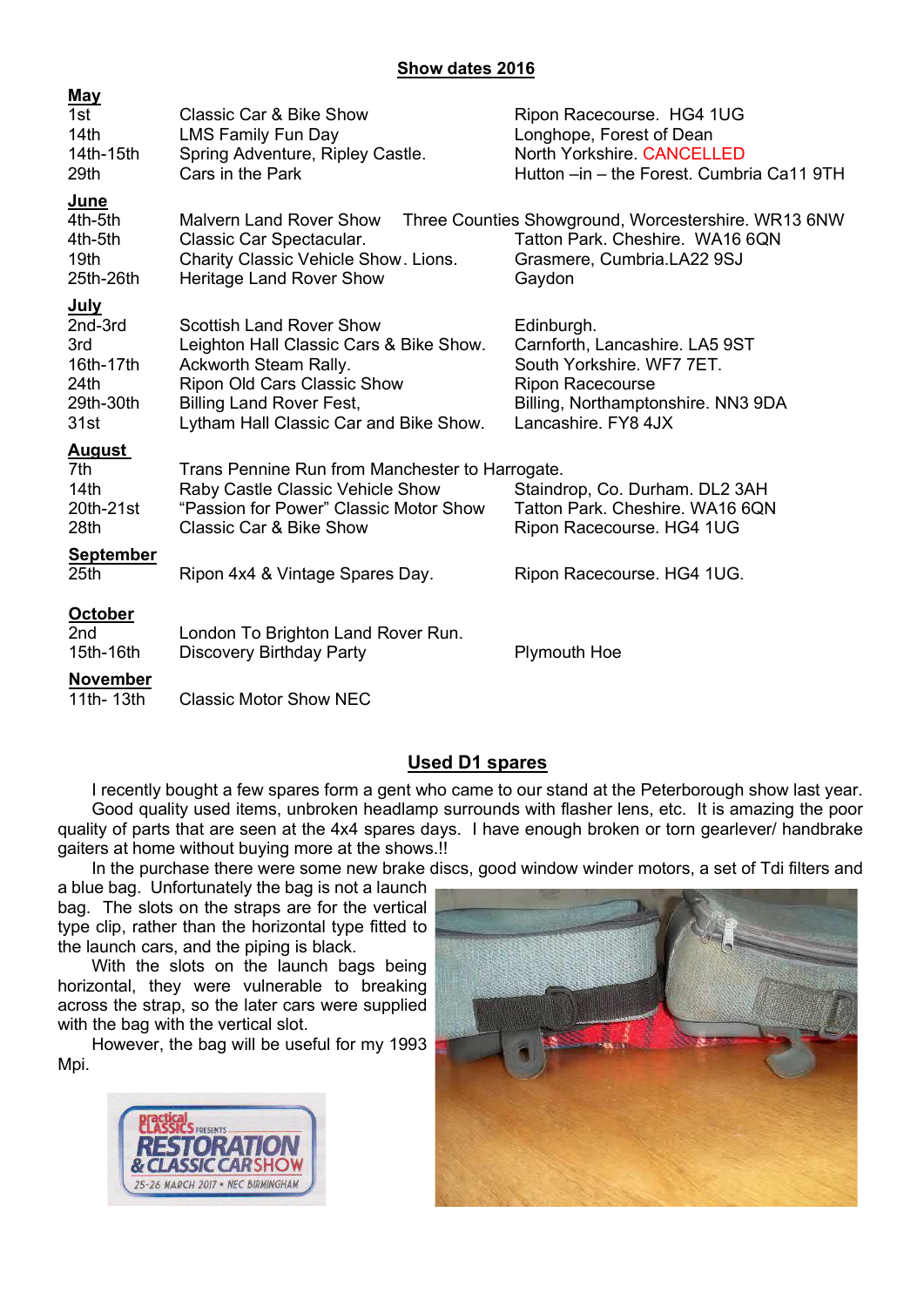# H774SVF. My Discovery back home in the UK.

I thought you might be interested to hear about my 1990 Discovery. Although it doesn't have any factory provenance, it was built on the 8<sup>th</sup> October 1990, and is a 1991 model vehicle, in Trocadero Red, with the extra vents at the ends of the facia. It was registered on the  $11<sup>th</sup>$  January 1991.

The Vin number is SALLJGBF7HA467234 and was sold new by Hunters Land Rover. I originally



bought it unseen off eBay early last year, (I'll hold my head in shame now) as a 200 Tdi donor for a pre-Defender 90 project I have here in the US. The main reason I chose it was because it was nearly 25 years old and would be simple to import to the US.

Not realising the history and rarity of the early 3-doors, I fully expected it to be rotten underneath and beyond repair, although it looked tidy in the photos and had an MOT.

When my Dad went to pick it up for me we got quite a shock to find it was original, straight and had never had any welding. The plan changed as there was no-way I could rip the engine out of such a good Land Rover. I stored it away in a friend's barn until I came home to the UK for Christmas. During the Christmas holidays I enjoyed driving my old Discovery so much that I took the rental car

back and used the Disco for the rest of the holiday.

It served as a remarkably good vehicle for the airport run, swallowing the family, and all the luggage. The plan is now to keep it in storage and use it on my occasional visits home in the UK. It is MoT'd and insured. The post-tax disc era makes it simple to tax as and when required, a month at a time.

The interior is in good condition, although I do need to source and replace some parts when I get time. The biggest modification to the outside is the addition of the post 1995, larger front lamps and grille, and the rear bumper with the inbuilt lights.

I plan to convert these back to the original specification it was built with. The exterior also has lots of accessories. Initially I didn't like this look and thought I would eventually put it on steel wheels, remove the accessories and give it the clean lines of a G-WAC.

I like the uncluttered line of the G-WAC's, it shows the cross over from the utility vehicles that Land Rover were known for, to the leisure and luxury vehicles they have made a very successful business from today. However, the more I look at it, the more the accessories grow on me. They all appear to be genuine Land Rover parts, so actually are in keeping with the vehicle.

I haven't managed to find a Land Rover parts catalogue from the era but would love to see one. The vehicle has the front nudge bar, side steps, full length rubbing strips/wheel arch covers and lamp covers. It's on RRC 3-spokes, which I am guessing were not a build option. The current plan is to keep it pretty much as it is.

I'm due to come back permanently to the UK in the future, when I will give it the proper tidy up it deserves. I plan to keep it indefinitely.

As for the Defender 90, I realised that what I was basically trying to build was something with the capabilities and usability of a Range Rover Classic, so I decided it was much easier to just buy a Classic, especially as fuel prices have dropped so much in the US. The 90 is getting a rebuild with it original 19J engine and will be relegated to occasional open-top use.



So I end up with three Land Rovers when I wanted one (four if you include the wife's L322), from what I read in the magazines this is a common end result for most Land Rover enthusiasts. I'm not sure I could bring myself to sell any of them, although I'm going to need a pretty big garage.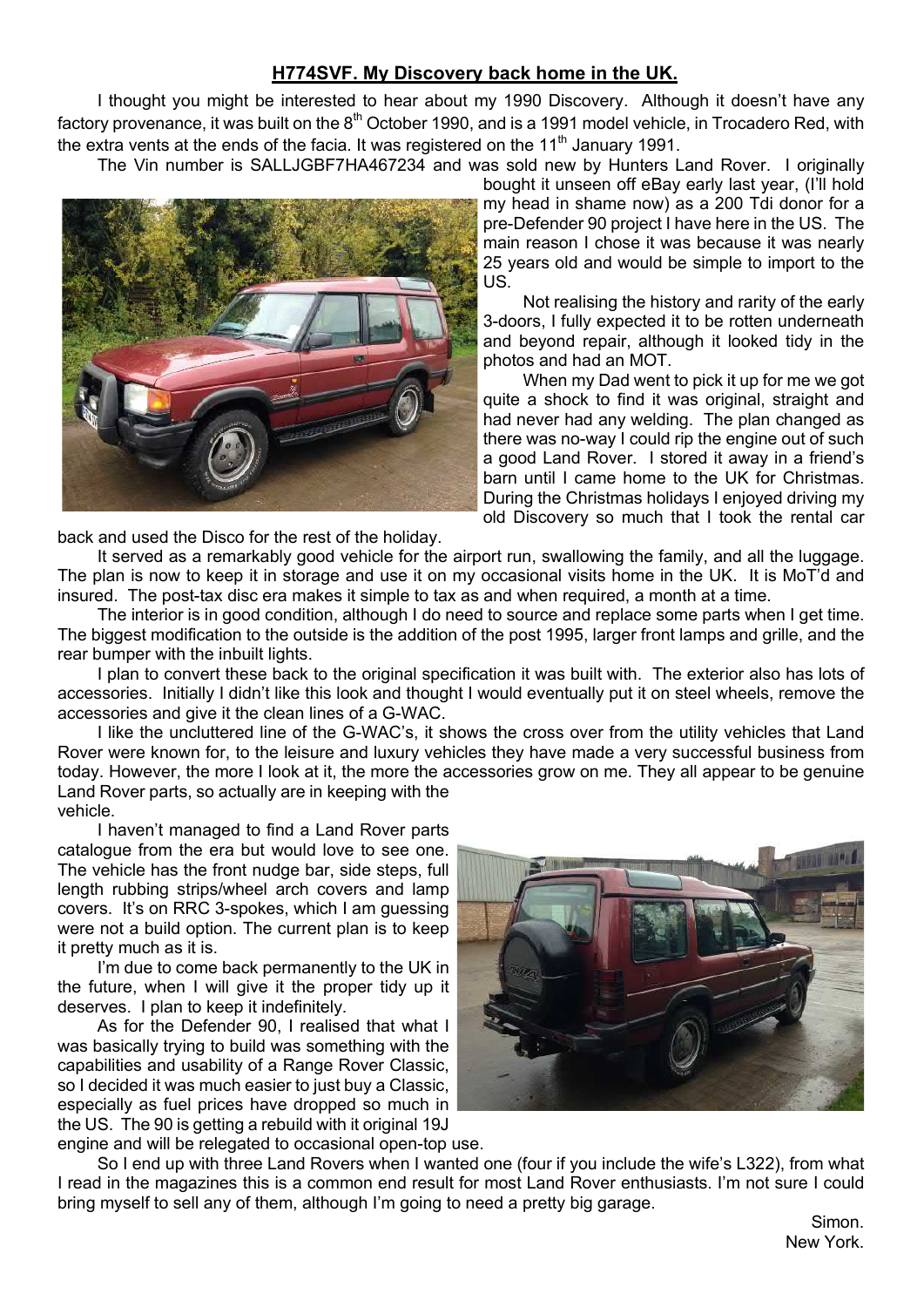## New owner of G316 WAC

I just wanted to let you know that, with the initial help of Julian Lamb – thanks Julian, I am now the new owner of G316WAC, after getting in touch with Dave Cox and going down to Gloucestershire to see her. So I am now a 2-WAC man, with my Land Rover 90, registered August 1989, G84 WAC,



I got her home a few weeks ago, she runs and she drives - brakes are WELL past their best, but she stood for almost two years without even being started, so I can't complain at that. I am going to put her through an MOT in May and get myself an initial "to-do" list.

I will put her on original steel wheels, as I much prefer the look of these.



316 is going to need a fair bit of TLC, work and money, but I fully intend to get her up and back to her former fettle in good time

Mike

# New owner of G302WAC

I have a good collection of restored Series Land Rovers, which have been "nut and bolt" restorations, and a Suffix "A" Range Rover undergoing a "body off" restoration, which will be as new when finished.

It occurred to me that I should now have a Discovery in my collection, and G253RFL came along with a current MoT ready for the road. But my ultimate goal was for a G-WAC. Well I now have a very untidy specimen.

She was used as a daily workhorse by the late Sandy Andrews from Perth in Scotland. I collected her by trailer from Sandy's Son a few weeks ago.



G302WAC is a V8 in blue, with all the usual details of the early cars, smooth rear door pull, no vent in the corner of the dash, bonnet pull on the right hand side and front seats without the row of stitching. First registered 30.11.89.



 Being used as a workhorse, the second row of seats are missing, but I will be able to find an appropriate set to fit.

I am not sure how far down the pecking order she is for the body off restoration, but is not taking up much space in the yard just now, and will not get much worse than she is at the moment.

Pictures of the work will be kept and reported in the Notes at some stage.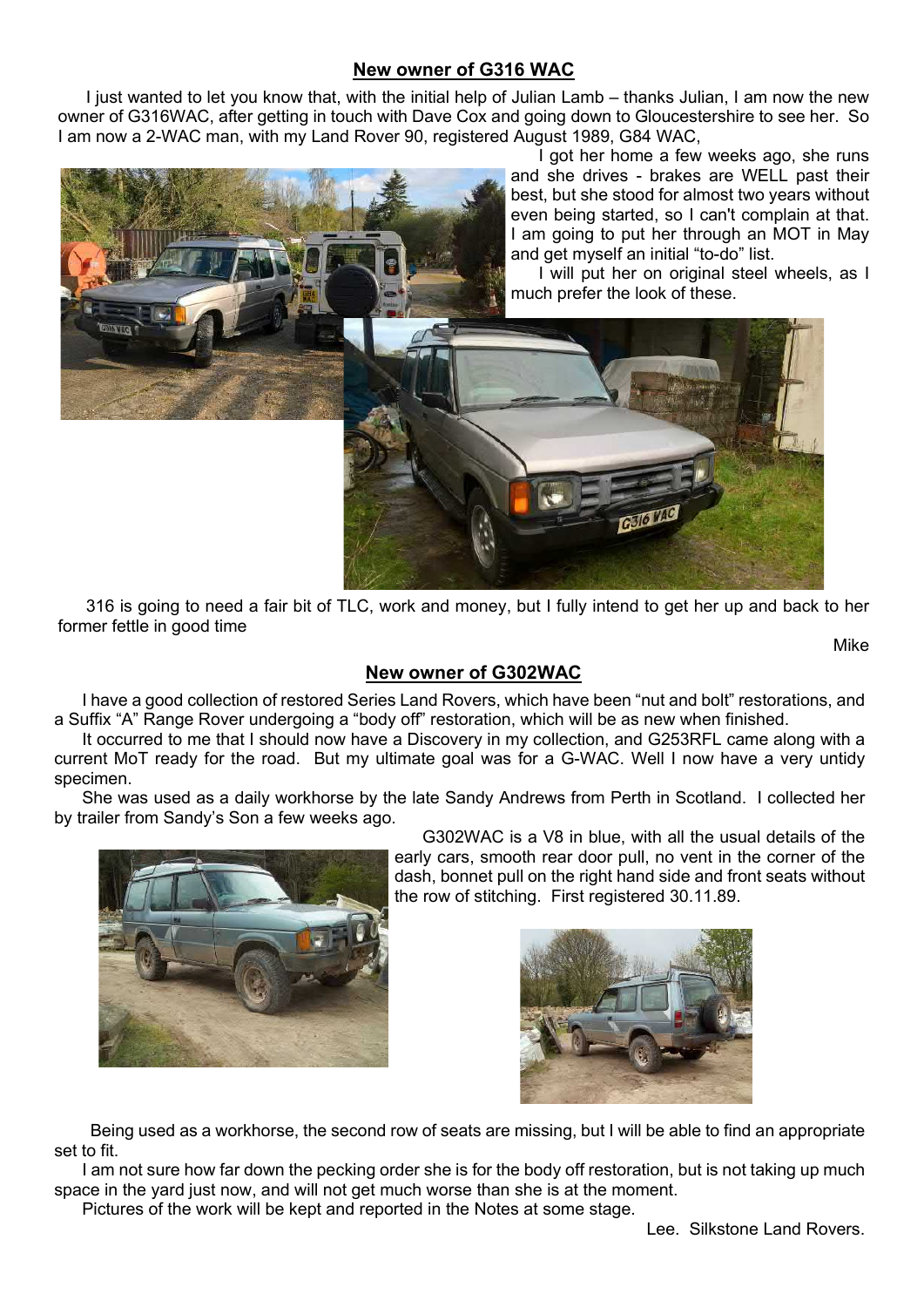# The Great British Land Rover Show. 24th May. National Agricultural and Exhibition Centre. Stoneleigh Park.

The NAEC is a very good venue for a show of this type. The traders and exhibits are all indoors, with catering and toilet facilities indoors too.

I entered 526 in the Classic and Modified Land Rover Display competition, which was staged outside. Mark was there with 494.





The pre-pro was inside on The Landy newspaper stand, and Mark was asked if he would take 494 out of the competition to display her inside on the Classic Display area.



Martin took the pre-pro down for us, and Patrick travelled down with me to help on the stand.

It was mainly a traders show, although clubs could attend, at a price. The All Wheel Drive Club, (AWDC), was there, as was the Green Lane Association. (GLASS)

The exhibits were mainly Defenders, as you would expect just now, with a couple of Range Rover body off restorations, shown in various stages of rebuild.

A great show if you are wanting to see the latest accessories for your Land Rover, or buy some at show prices, and well worth the £10. entry fee on the day, or free entry if you booked in advance. We hope to be invited to exhibit our early Discoverys again next year.

Roy



#### PETER JAMES INSURANCE.

772, Hagley Road West, Oldbury, West Midlands. B68 0PJ. Telephone: 0121 506 6040. www.peterjamesinsurance.co.uk